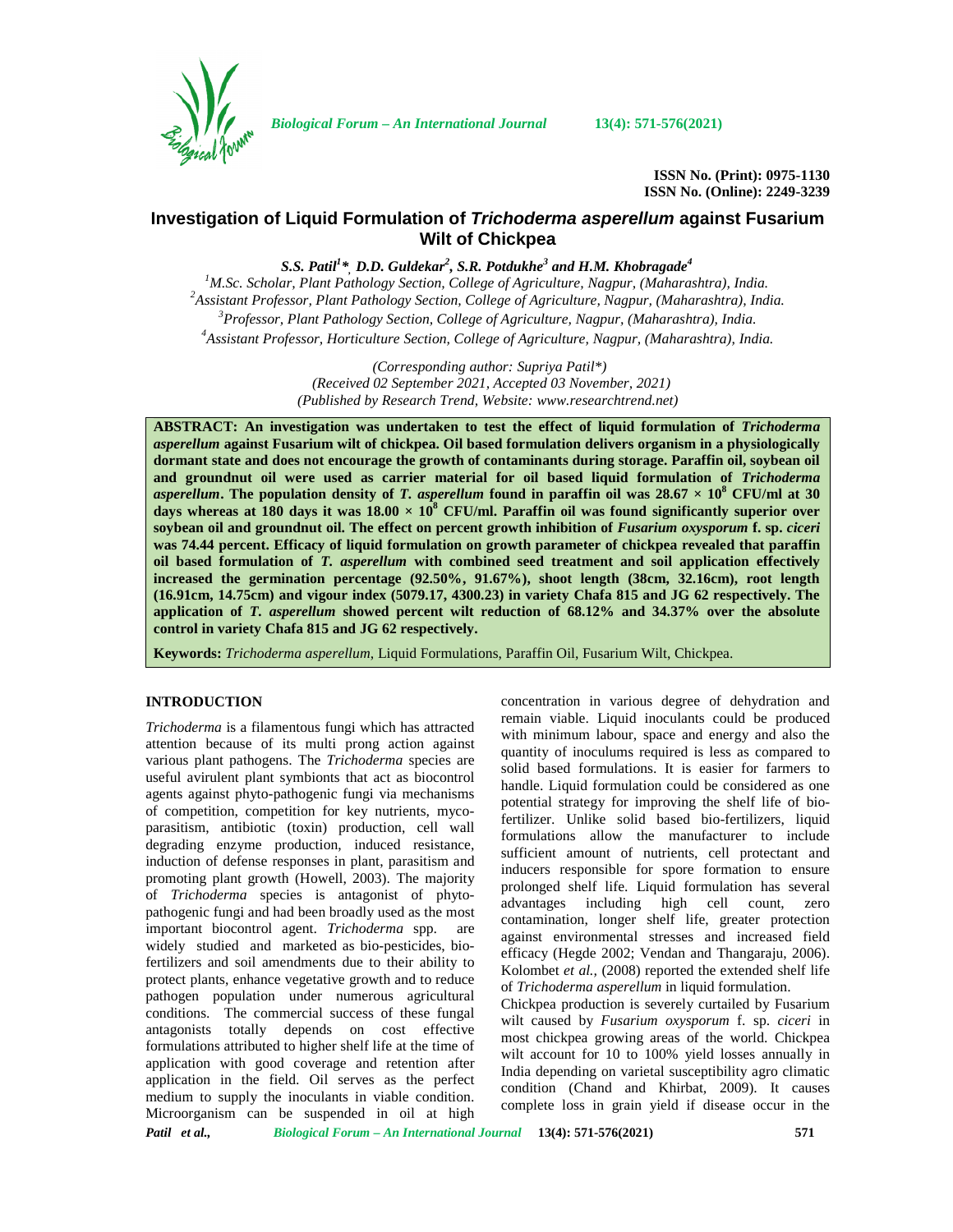vegetative and reproductive stages of the crop (Navas- Cortes 2000). Fusarium wilt is seed and soil born and it can persist in soil for long years and also grow in postharvest if grain is not dried properly. *Fusarium oxysporum* f. sp. *ciceri* is a facultative saphrophytic and it can survive as mycelium and chlamydospore in seed, soil and also on infected crop residues buried in the soil for upto five to six years in the absence of a host (Haware and Nene, 1982). Pathogen is both seed and soil born, hence drenching with fungicide is very expensive and impractical. Cultural methods including crop rotation are ineffective. Cultivation of resistant varieties is the best option but availability is limited owing to the high level of genetic variability in the pathogen. Therefore integrated disease management strategies are the only solution to maintain plant health and bioagent like *Trichoderma* as seed treatment and soil application found to be effective and eco-friendly against Fusarium wilt of chickpea.

### **MATERIALS AND METHODS**

**(i) Pure culture.** Pure culture of *Trichoderma asperellum* was collected from Plant Pathology Section, College of Agriculture, Nagpur. The pure culture was mass multiplied on PD broth for further studies. *Fusarium* was isolated from the infected root part of chickpea plants. The pure culture of *Fusarium* was maintained on PDA slant.

**(ii) Liquid formulation.** Oil based liquid formulation of *Trichoderma asperellum* was prepared with additives such as glycerol, dispersant, suspender and surfactant. Mass multiplied *T. asperellum* was transferred into mixing tank to harvest the spore and mycelium. *T. asperellum* filtrate was poured into presterilized plastic bottles. Three oils viz., paraffin oil, soybean oil and groundnut oil were incorporated into in each plastic bottles as per the given in treatments from T1 to T6. Whereas, T7 was talc base departmental culture and T8 was liquid formulation market product. The bottles were packed with the help of caps and kept for storage for 180 days at  $(27\pm1)$  °C. CFU count was under taken at various interval by serial dilution followed by pour plate method.

**(iii) Pot culture studies***.* Pot culture experiment was conducted in two sets with two varieties Chafa 815 and JG 62 with four replications to evaluate the performance of paraffin oil based liquid formulation *T. asperellum* against Fusarium wilt disease of chickpea. Seeds were collected from Pulses Research Unit, Dr. PDKV, Akola, (Maharashtra) India. Pot culture study was conducted to find out germination percent, mortality percent, wilt incidence and other parameters of chickpea.

**(iv) Preparation of sick soil for pots.** The field soil was sterilized by using 1% formalin solution. Surface sterilized plastic pots (2 kg capacity) were filled with sterilized soil. In pots, 15 cm upper layer of soil were mixed with inoculums of test pathogen F*usarium oxysporum* f. sp. *ciceri* which was multiplied on sand sorghum medium. 15 days old culture of *Fusarium* was used @ 10 g for 1 kg of soil prior to sowing before eight days.

**(v) Liquid formulation treatment details.** Each liquid formulation contained glycerol  $(10 \text{ ml})$  + dispersant  $(1$ ml) + suspender  $(3 \text{ ml})$  + surfactant  $(3 \text{ ml})$  + *Trichoderma* filtrate (23 ml).

| Tr. No.   | <b>Treatment details</b>                                         |  |  |  |  |  |
|-----------|------------------------------------------------------------------|--|--|--|--|--|
| $T_1$     | Paraffin oil (60 ml)                                             |  |  |  |  |  |
| $T_2$     | Soybean oil (60 ml)                                              |  |  |  |  |  |
| $T_3$     | Groundnut oil (60 ml)                                            |  |  |  |  |  |
| $\rm T_4$ | Paraffin oil (30 ml)+ Soybean oil (30 ml)                        |  |  |  |  |  |
| $T_5$     | Paraffin oil $(30 \text{ ml})$ + Groundnut oil $(30 \text{ ml})$ |  |  |  |  |  |
| $T_6$     | Soybean oil $(30 \text{ ml})$ + Groundnut oil $(30 \text{ ml})$  |  |  |  |  |  |
| $T_7$     | Talc based culture (Departmental culture)                        |  |  |  |  |  |
| $T_8$     | Liquid culture (Market product)                                  |  |  |  |  |  |
| $T_{9}$   | Control                                                          |  |  |  |  |  |

**Treatment details of pot culture experiment.** Paraffin oil based liquid formulation of *Trichoderma asperellum* was applied in pot culture experiment according to treatment details as mentioned below:

| Tr. No.          | <b>Treatment details</b>             | <b>Concentration</b>              |
|------------------|--------------------------------------|-----------------------------------|
|                  | Seed treatment                       | 5 ml/kg of seed                   |
| T <sub>2</sub>   | Soil application                     | 10 ml/kg of soil                  |
| $T_3$            | Seed treatment + Soil<br>application | $5 \text{ ml} + 10 \text{ ml/kg}$ |
| $T_{4}$          | Control without                      | Soil application $@10$            |
|                  | Fusarium                             | ml/kg                             |
| Τ,               | Control with Fusarium                |                                   |
| $\mathrm{T_{6}}$ | Absolute control                     |                                   |

According to treatment details, *T. asperellum* was applied in  $T_1$  seed treatment @ 5 ml/kg seed,  $T_2$  soil application  $\omega$  10 ml/kg soil,  $T_3$  combined seed treatment and soil application  $\omega$  5 ml + 10 ml/kg. In  $T_4$ control without *Fusarium*, soil application of *T. asperellum* @ 10 ml/kg soil was done but soil was not inoculated with *Fusarium*. In T<sub>5</sub> control with *Fusarium*, soil was inoculated with *Fusarium* but *T. asperellum* was not applied. In  $T_6$  absolute control, neither soil inoculated with *Fusarium* nor *Trichoderma* was applied.

#### **RESULTS AND DISCUSSION**

**(i) CFU count of different liquid formulations** *of Trichoderma asperellum* **(× 10<sup>8</sup> CFU/ ml) at various interval.** It revealed from the data (Table 1) that there were significant differences in population density of *Trichoderma asperellum* at all the interval. The initial population of *Trichoderma asperellum* on 30 DAI found maximum i.e.  $28.67 \times 10^8$  CFU/ml in T<sub>1</sub> (Paraffin oil). Paraffin oil was significantly superior over all treatments followed by  $T_7$  (Talc based culture) was  $26.33 \times 10^8$  CFU/ml. The observations recorded on 30 DAI in the treatments  $T_2$  (12.33  $\times$  10<sup>8</sup> CFU/ml),  $T_3$  $(11.00 \times 10^8 \text{ CFU/ml})$  and T<sub>9</sub> (24.33  $\times 10^8 \text{ CFU/ml})$  was also significantly superior. At 180 DAI maximum population density of *T. asperellum* was observed in paraffin oil (18.00  $\times$  10<sup>8</sup> CFU/ml) followed by talc based culture (16.33  $\times$  10<sup>8</sup> CFU/ ml).

Similarly Rai and Tewari (2016); Mbarga *et al*., (2014); Chandra, (2011); Khan *et al*., (2011); Al-Taweil *et al*., (2010); Nadare *et al*., (2018); Mujtaba and Kulkarni,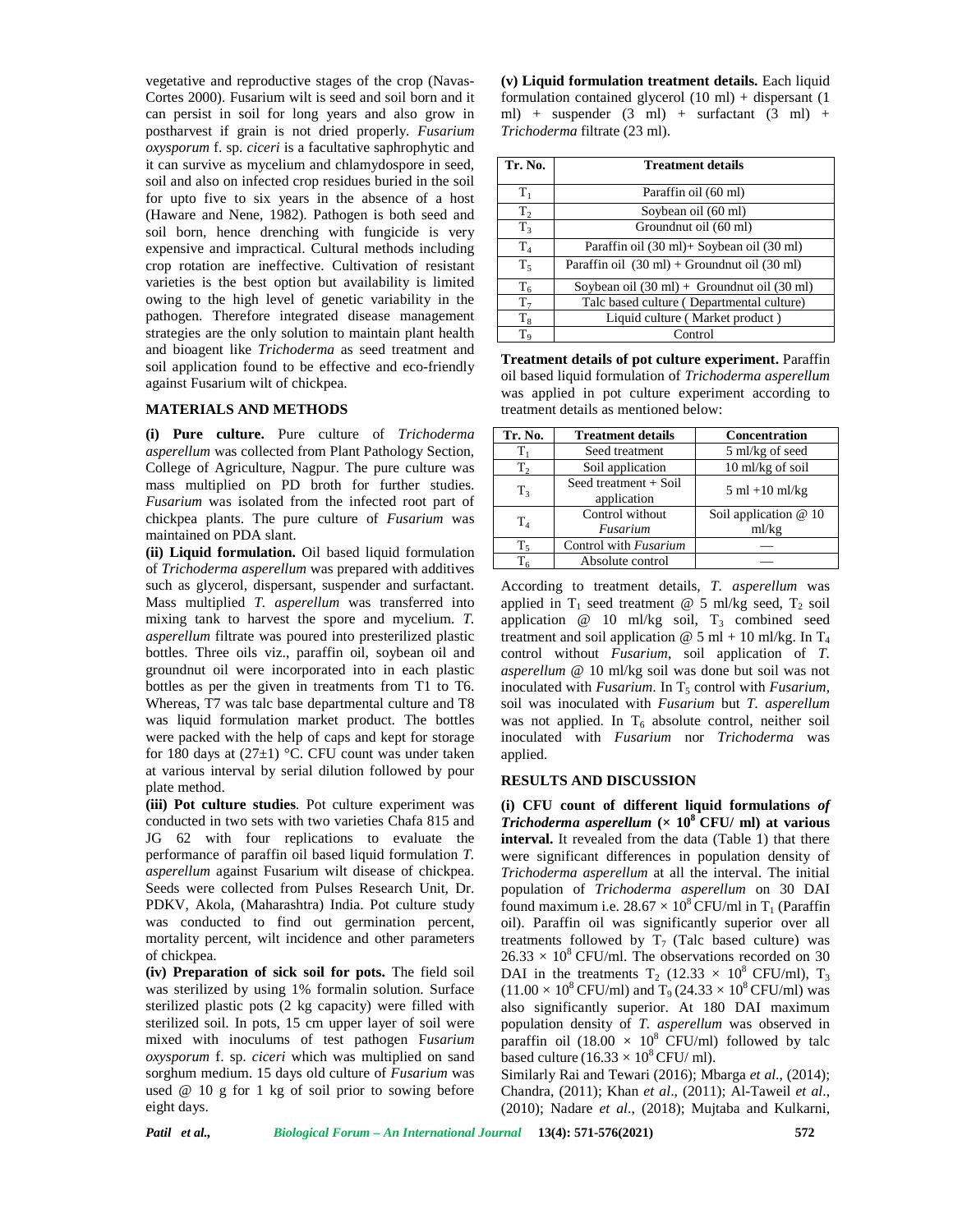(2017) revealed that the colony forming unit of *Trichoderma* were maximum in paraffin oil which was followed by soybean oil. The result correlates with the results of Reddy *et al*., (2017) who calculated *T. harzianum* in the form of CFU on 56th day of observation in paraffin oil  $(20 \times 10^7)$  and in soybean oil  $(2.1 \times 10^7)$  gave the best result of spore viability. Jeyarajan *et al*., (2006) worked on talc based formulations showing the results up to 4 month. Sathiyaseelan *et al.*, (2009) reported that application of paraffin oil increases the shelf life of *Trichoderma* which was used as a bio fungicide comparing to liquid formulation of *Trichoderma* was more effective to control phytopathogen.

**(ii) Effect on percent growth inhibition of** *Fusarium oxysporum* **f. sp.** *ciceri.* From data (Table 2) it revealed that *T. asperellum* was found significantly superior to checking the growth of *Fusarium oxysporum* f. sp. *ciceri.* Paraffin oil  $(T_1)$  showed 23.00 mm mean colony diameter against the control (90 mm) with percent inhibition of 74.44 at  $8<sup>th</sup>$  DAI. It was followed by the treatment soybean oil  $(T_2)$ , groundnut oil  $(T_3)$  and paraffin oil + soybean oil  $(T_4)$  with mean mycelial growth of the organism 26.66 mm in  $T_2$ , 28.66 mm in  $T_3$  and 29.33 mm in  $T_4$  with percent inhibition of 70.37 in  $T_2$ , 68.15 in  $T_3$  and 67.41 in  $T_4$  respectively against *Fusarium oxysporum* f. sp. *ciceri.*

Rajput *et al*., (2010); Srivastava *et al.,* (2012); Perveen and Bokhari*,* (2012); Sreeshma and Jose (2016); Adhikary *et al.,* (2017); Babychan and Simon (2017); Cherkupally *et al.,* (2017); Kumar and Mane*,* (2017); Patole *et al.*, (2017); Patra and Biswas, (2017); Nadare *et al*., (2018); Taral *et al*., (2018); Thaware *et al*., (2018) showed that the antagonistic activity of *Trichoderma* species against *Fusarium oxysporum* was excellent.

**(iii) Effect of liquid formulation of** *Trichoderma asperellum* **on vigour index.** From data (Table 3) it observed that, maximum increase in shoot length, root length, germination percent and vigour index (VI) was 38.00 cm, 16.91 cm, 92.50%, and 5079.17 respectively in Chafa 815. While in JG 62, maximum increase in shoot length, root length, germination percent and vigour index (VI) recorded was 32.16 cm, 14.17 cm, 91.67% and 4300.23 respectively. Patil *et al*., (2015);

Rai and Tewari (2016) studied that seed treatment with *Trichoderma* had improved germination (%) and increased vigour index significantly. Murthy *et al*., (2013) studied that *Trichoderma* with pathogen treated seeds increased root length, shoot length and vigour index. Meher *et al.,* (2018) studied that *Trichoderma* spp. as seed treatment and soil inoculation improves the root length, shoot length and vigour index

**(iv) Effect of liquid formulation of** *Trichoderma asperellum* **on percent wilt incidence.** It showed from data (Table 4) that minimum percent wilt incidence recorded by seed treatment + soil application  $(T_3)$ followed by seed treatment  $(T_1)$  followed by soil application  $(T_2)$  was 21.66%, 24.16% and 25.00% with percent wilt reduction of 68.12%, 57.98% and 56.52% respectively in Chafa 815. In JG 62 minimum percent wilt incidence recorded by seed treatment + soil application (T3) followed by seed treatment (T1) followed by soil application (T2) was 52.50%, 54.16% and 55.83% with percent wilt reduction of 34.37%, 32.30% and 30.20% respectively. All the treatment with *Trichoderma asperellum* shows significant effect on per cent wilt reduction over control.

Similarly, Kaur and Mukhopadhyay, (2008) studied soil application with different doses of *T. harzianum* gave 53.50-85.70% disease control in the glasshouse. Prasad *et al.,* (2012) recorded that *T. viride* seed treatment @ 5  $g/kg + T$ . *viride* soil application @ 2.5 kg/ha in FYM with wilt incidence of 15.17%. Dubey *et al*., (2013) studied that combined soil application and seed treatment with *T*. *harzianum* was effective in reducing the wilt incidence. Rehman *et al*., (2013) studied that seed treatment with *T. viride* and *T. harzianum* reduce the wilt incidence significantly as compared to control. Bhagat and Pan*,* (2011) studied that seed and soil application of *Trichoderma* isolates significantly decreased wilt disease incidence. Ahamad *et al.,* (2020) observed that chickpea seeds treated with *Trichoderma viride* (soil application) recorded 21.50% wilt incidence followed by *Trichoderma viride* (seed application) 35.25%. While *Trichoderma viride* (soil application) gave 78.50% (highest) wilt disease control, followed by *Trichoderma viride* (seed application) 64.75% and least in check.

| Tr. No.        | <b>Treatment</b>             | DAI $(x 10^8$ CFU/ml) |       |       |       |       |       |
|----------------|------------------------------|-----------------------|-------|-------|-------|-------|-------|
|                |                              | 30                    | 60    | 90    | 120   | 150   | 180   |
| $T_1$          | Paraffin oil                 | 28.67                 | 24.00 | 22.67 | 21.33 | 20.67 | 18.00 |
| $\mathbf{T}_2$ | Soybean oil                  | 12.33                 | 11.33 | 9.67  | 8.33  | 6.67  | 5.67  |
| T,             | Groundnut oil                | 11.00                 | 9.67  | 8.33  | 7.67  | 5.33  | 2.33  |
| T <sub>4</sub> | Paraffin oil + Soybean oil   | 9.33                  | 8.00  | 7.33  | 6.33  | 5.00  | 1.67  |
| $T_5$          | Paraffin oil + Groundnut oil | 8.33                  | 7.33  | 7.00  | 6.00  | 4.33  | 1.33  |
| $T_6$          | Soybean oil + Groundnut oil  | 7.00                  | 6.33  | 6.00  | 5.33  | 3.67  | 1.00  |
| $\mathbf{T}_7$ | Talc based culture           | 26.33                 | 24.33 | 20.33 | 19.67 | 18.33 | 16.33 |
| $T_{8}$        | Liquid culture               | 9.67                  | 6.67  | 6.67  | 4.33  | 2.33  | 1.67  |
| T,             | Control                      | 24.33                 | 21.67 | 18.33 | 10.67 | 9.33  | 2.67  |
|                | $SE \pm (m)$                 | 0.54                  | 0.46  | 0.37  | 0.29  | 0.52  | 0.34  |
|                | $CD(P=0.05)$                 | 1.62                  | 1.39  | 1.11  | 0.86  | 1.56  | 1.03  |

**Table 1: CFU count of different liquid formulations of** *Trichoderma asperellum* **at various interval.**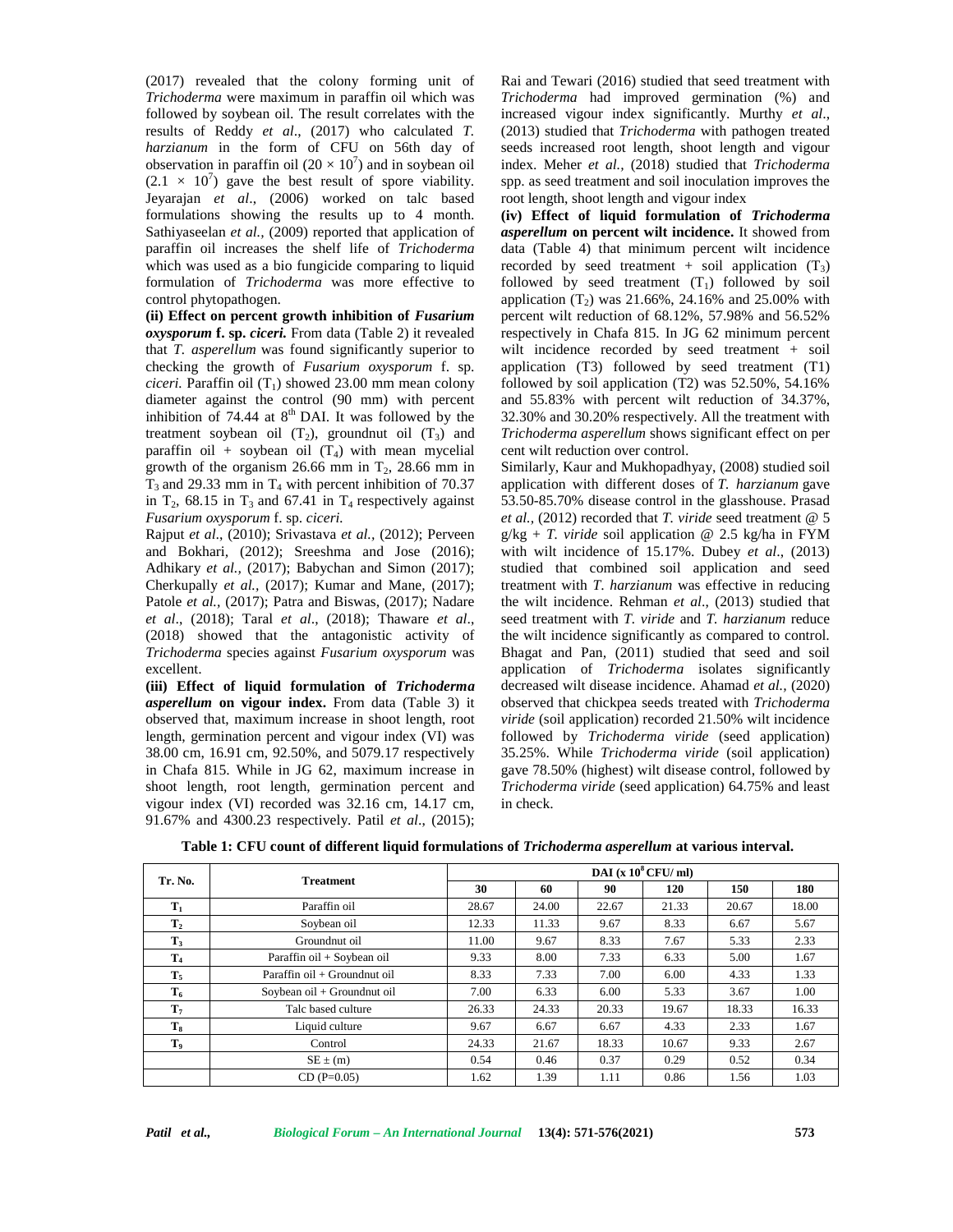| Tr. No.        | <b>Treatment</b>               | Mycelial growth (mm) | % Growth inhibition over control |  |
|----------------|--------------------------------|----------------------|----------------------------------|--|
| $\mathbf{T}_1$ | Paraffin oil                   | 23.00                | 74.44                            |  |
| T <sub>2</sub> | Soybean oil                    | 26.66                | 70.37                            |  |
| $T_3$          | Groundnut oil                  | 28.66                | 68.15                            |  |
| T <sub>4</sub> | Paraffin oil + Soybean oil     | 29.33                | 67.41                            |  |
| $T_5$          | Paraffin oil $+$ Groundnut oil | 31.33                | 65.18                            |  |
| $T_6$          | Soybean oil + Groundnut oil    | 34.00                | 62.22                            |  |
| $\mathbf{T}_7$ | Talc based culture             | 35.00                | 61.11                            |  |
| $T_8$          | Liquid culture                 | 40.00                | 55.55                            |  |
| T,             | Control                        | 30.66                | 65.93                            |  |
|                | Control                        | 90.00                | 100                              |  |
|                | $SE \pm (m)$                   | 0.42                 |                                  |  |
|                | $CD (P=0.05)$                  | 1.26                 |                                  |  |

**Table 2: Effect of liquid formulation of** *Trichoderma asperellum* **on percent growth inhibition at 8th DAI.**

**Table 3: Effect of liquid formulation of** *Trichoderma asperellum* **on vigour index.**

|                |                                        | Chafa 815                                   |                        |                              |                                            | <b>JG 62</b>                   |                                     |                              |                                            |
|----------------|----------------------------------------|---------------------------------------------|------------------------|------------------------------|--------------------------------------------|--------------------------------|-------------------------------------|------------------------------|--------------------------------------------|
| Tr. No.        | <b>Treatment</b>                       | <b>Shoot</b><br>length<br>(c <sub>m</sub> ) | Root<br>length<br>(cm) | <b>Germination</b><br>$(\%)$ | <b>Vigour</b><br>index at<br><b>90 DAS</b> | <b>Shoot</b><br>length<br>(cm) | Root<br>length<br>(c <sub>m</sub> ) | <b>Germination</b><br>$(\%)$ | <b>Vigour</b><br>index at<br><b>90 DAS</b> |
| $T_1$          | Seed treatment                         | 36.25                                       | 15.83                  | 86.66                        | 4513.25                                    | 31.75                          | 14.00                               | 88.33                        | 4041.09                                    |
| T <sub>2</sub> | Soil application                       | 35.50                                       | 15.25                  | 87.50                        | 4440.62                                    | 31.50                          | 13.92                               | 86.66                        | 3936.09                                    |
| $T_3$          | Seed treatment $+$<br>soil application | 38.00                                       | 16.91                  | 92.50                        | 5079.17                                    | 32.16                          | 14.75                               | 91.67                        | 4300.23                                    |
| T <sub>4</sub> | Control without<br>Fusarium            | 37.00                                       | 16.25                  | 89.17                        | 4748.30                                    | 31.66                          | 14.08                               | 90.00                        | 4116.60                                    |
| $T_5$          | Control with<br>Fusarium               | 28.00                                       | 11.50                  | 80.00                        | 3160.00                                    | 27.17                          | 11.25                               | 80.83                        | 3105.48                                    |
| $T_6$          | Absolute control                       | 31.92                                       | 12.17                  | 85.00                        | 3747.65                                    | 28.08                          | 11.92                               | 84.16                        | 3366.40                                    |
|                | $SE \pm (m)$                           | 0.37                                        | 0.23                   | 1.06                         |                                            | 0.41                           | 0.16                                | 1.31                         |                                            |
|                | $CD(P=0.05)$                           | 1.12                                        | 0.71                   | 3.21                         |                                            | 1.23                           | 0.49                                | 3.96                         |                                            |

**Table 4: Effect of liquid formulation of** *Trichoderma asperellum* **on percent wilt incidence at various interval.**

|                |                                     |                                   | Chaffa 815                                                                 | <b>JG 62</b>                      |                                                                            |  |
|----------------|-------------------------------------|-----------------------------------|----------------------------------------------------------------------------|-----------------------------------|----------------------------------------------------------------------------|--|
| Tr.<br>No.     | <b>Treatment</b>                    | Average wilt<br>incidence $(\% )$ | <b>Percent wilt reduction</b><br>over absolute control at<br><b>90 DAS</b> | Average wilt<br>incidence $(\% )$ | <b>Percent wilt reduction</b><br>over absolute control at<br><b>90 DAS</b> |  |
| $T_1$          | Seed treatment                      | 17.29                             | 57.98                                                                      | 33.54                             | 32.30                                                                      |  |
| T <sub>2</sub> | Soil application                    | 18.96                             | 56.52                                                                      | 35.62                             | 30.21                                                                      |  |
| $T_3$          | Seed treatment $+$ soil application | 15.41                             | 68.12                                                                      | 29.36                             | 34.37                                                                      |  |
| T <sub>4</sub> | Control without Fusarium            | 17.08                             | 60.86                                                                      | 32.50                             | 35.42                                                                      |  |
| T <sub>5</sub> | Control with Fusarium               | 58.12                             | ٠                                                                          | 67.71                             | ۰                                                                          |  |
| $T_6$          | Absolute control                    | 41.87                             |                                                                            | 59.58                             |                                                                            |  |
|                | $SE \pm (m)$                        | 2.68                              |                                                                            | 1.84                              |                                                                            |  |
|                | $CD(P=0.05)$                        | 8.10                              |                                                                            | 5.57                              |                                                                            |  |

## **CONCLUSION**

Thus it can be concluded that CFU count of *Trichoderma asperellum* was maximum in treatment containing paraffin oil. The incorporation of liquid formulation of *T. asperellum* can reduce wilt incidence and also enhanced plant growth in both chickpea varieties.

**Acknowledgment.** I express deepest sense of gratitude to my advisor Dr. Damayanti D. Guldekar and Dr. S. R. Potdukhe. I am thankful to Professor and Head, Plant Pathology Section, College of Agriculture, Nagpur for providing facilities to conduct the research work. **Conflict of Interest.** None.

## **REFERENCES**

- Adhikary, M. C., Begum H. A., & Meah, M. B. (2017). Possibility of recovering *Fusarium* wilt affected egg plants by *Trichoderma. International Journal of Agricultural Research Innovation Technology, 7*(1): 38-42*.*
- Ahamad, S., Sharma J. P., & Jamwal, B. S. (2020). Studied on farm demonstration of management of Fusarium wilt disease of chickpea under rainfed conditions in mid hill region of Jammu, Jammu & Kashmir, U.T., India. *American Journal of Plant Biology,* (2): 21-24*.*
- Al-Taweil, H. I., Osman, M. B., Abdulhamid, A., Mohammad, N., & Yussof, W. M. W. (2010). Comparison of different delivery system of Trichoderma and Bacillus as biofertilizer. *Advances in Environmental Biology*, 31-33.

| Patil | et al., |  |
|-------|---------|--|
|-------|---------|--|

*Patil et al., Biological Forum – An International Journal* **13(4): 571-576(2021) 574**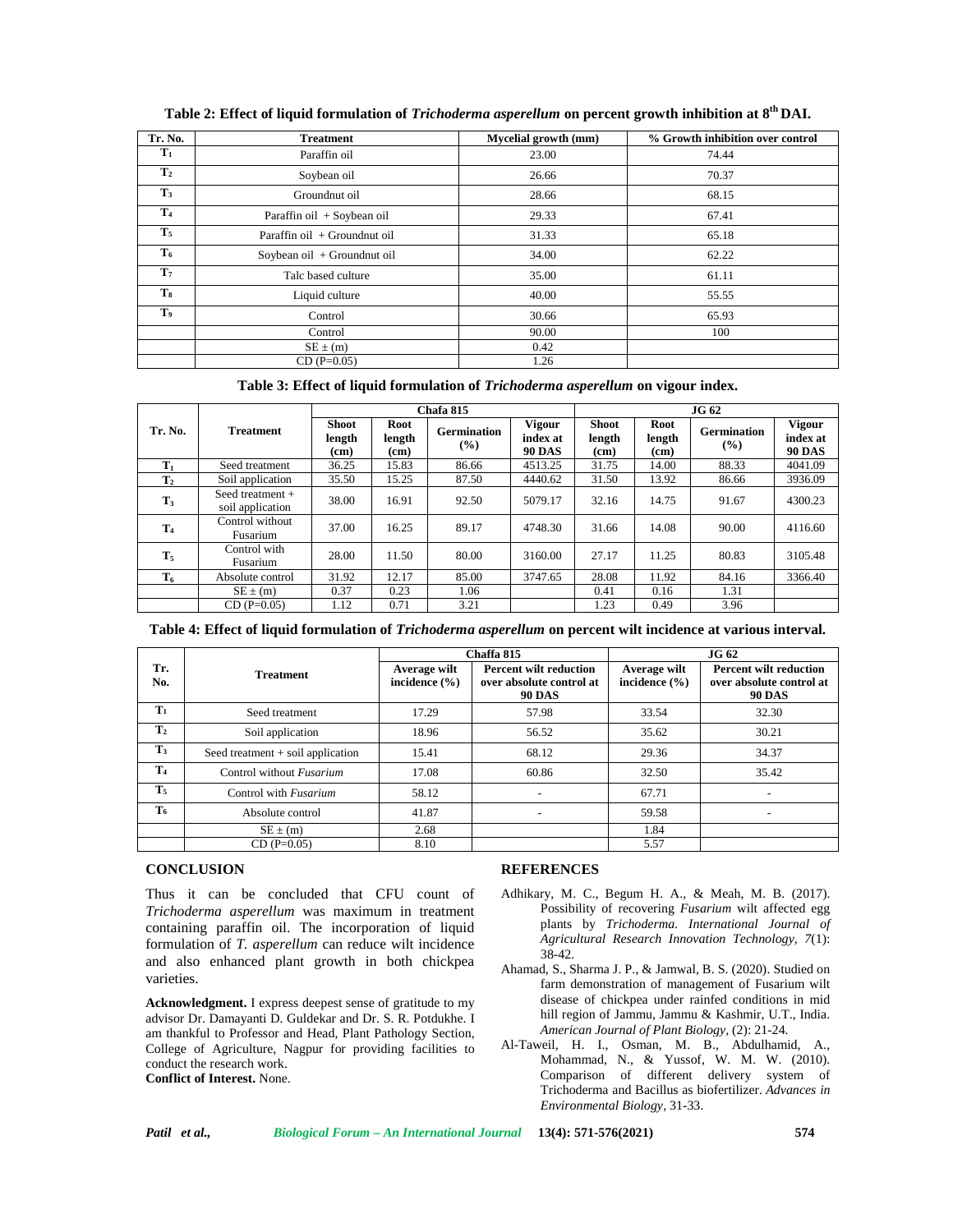- Babychan, M., & Simon, S. (2017). Efficacy of *Trichoderma* spp. against *Fusarium oxysporum* f. sp*. lycopersici.* (FOL) infecting pre-andpost-seedling of tomato. *Journal of Pharmacognosy and Phytochemistry, 6*(4): 616-619.
- Bhagat, S., & Pan, S. (2011). Evaluation of *Trichoderma* spp. against root rot and wilt of chickpea, *Cicer arietinum* L. *Biopesticides International, 7*(2): 123-135*.*
- Chand, H., & Khirbat, S. K. (2009). Chickpea wilt and its management- A review. *Agriculture Review, 30*(1): 1- 12.
- Chandra, K. (2011). Oil based liquid inoculation technology for biocontrol agents, biopesticide and biofertilizers. *Biofertilizer Newsletter, 19*(1): 3-9*.*
- Cherkupally, R., Amballa, H., & Reddy, B. N. (2017). *In vitro* antagonistic activity of *Trichoderma* species against *Fusarium oxysporum* f. sp. *melongenae*. *International Journal of Applied Agricultural Research, 12*(1): 87- 95.
- Dubey, S. C., Tripathi, A., & Singh, B. (2013). Integrated management of Fusarium wilt by combined soil application and seed dressing formulation of *Trichoderma* species to increase grain yield of chickpea. *International Journal of Pest Management, 59*(1): 47-54.
- Haware, M. P., & Nene, Y. L. (1982). Races of *Fusarium oxysporum* f. sp. *ciceri*. *Plant Disease, 66:* 809-810*.*
- Hegde, S. V. (2002). Liquid biofertilizers in Indian agriculture. *Biofertilizer News Letter 12,* pp 17-22.
- Howell, C. R. (2003). Mechanisms employed by *Trichoderma* species in the biological control of plant disease: the history and evolution of current concepts. *Plant disease, 87:* 4-10*.*
- Jeyarajan, R., Ramanujam, B., & Rabindra R. J. (2006). Prospects of indigeneous mass production and formulation of *Trichoderma.* In current status of biological control of plant disease using antagonistic organism in India Project directorate of biological control. *Banglore, 74-80*, 445.
- Kaur, N. P., & Mukhopadhyay, A. N. (2008). Integrated control of 'chickpea wilt complex' by *Trichoderma* and chemical methods in India. *Tropical Pest Mangement, 38*(4): 372-375*.*
- Khan, S., Bagwan, N. B., Iqbal M. A., & Tamboli, R. R. (2011). Mass multiplication and shelf life of liquid fermented final product of *Trichoderma viride* in different formulations. *Advances in Bioresearch, 2*(1): 178*-182.*
- Kolombet, L. V., Zhigletsova, S. K., Kosareva, N. I., Bystrova, E. V., Derbyshew, V. V., Krasnova S. P., & Chisher, D. S. (2008). Development of an extended shelf life liquid formulation of the biofungicide *Trichoderma asperellum. World Journal of Microbiology and Biotechnology, 24:* 123-131.
- Kumar, P., & Mane, S. S. (2017). Studies on the compatibility of biocontrol agents with certain fungicides. *International Journal of Current Microbiology and Applied Science, 6*(3): 1639-1644*.*
- Mbarga, J. B., Begoude, B. A. D., Ambang, Z., Meboma, M., Kuate, J., Schiffers, B., Ewbank, W., Dedieu, L., & Hoopen, G. M. (2014). A new oil-based formulation of *Trichoderma asperellum* for the biological control of cacao black pod disease caused by *Phytophthora megakarya*. *Biological Control, 77:* 15-22.
- Meher, J., Singh, S. N., & Sonkar, S. S. (2018). Growth promotion of chickpea plant on treatment with native isolates of *Trichoderma* spp. *Journal of Pharmacognosy & Phytochemistry, 7*(4): 1631-1636.
- Mujtaba, A. V., & Kulkarni, S. (2017). Shelf life of *Trichoderma harzianum* an antagonist in different oil based formulations*. International Journal of Applied Science, 6*(2): 34-40.
- Murthy, N. K., Nirmala, D. D., & Srinivas, C. (2013). Efficacy of *Trichoderma asperellum* against *Ralstonia solanacearum* under greenhouse conditions. *Annals of Plant Science, 02*(09): 342-350.
- Nadare, M., Parbat J. M., & Thakare, K. T. (2018). Effect of *Trichoderma viride* liquid formulations on percent growth inhibition of soil borne pathogens. *International Journal of Current Microbiology and Applied Science, 7*(9): 3200-3204*.*
- Navas-Cortes (2000). Yield loss in chickpeas in relation to development of *Fusarium* wilt epidemics. *Phytopathology, 90:* 1269-1278*.*
- Patil, V. B., Gawade, D. B., Surywanshi, A. P., & Zagade, S. N. (2015). Biological and fungicidal management of chickpea wilt caused by *Fusarium oxysporum* f. sp. *ciceri*. *The Bioscan-An International Quarterly Journal of Life Science, 10*(2): 685-690*.*
- Patole, S. P., Dhore, S. B., Pradhan, R. S., & Shankara, K. (2017). *In vitro* evaluation of *Trichoderma viride* and *Trichoderma harzianum* against*Fusarium* wilt of chickpea. *International Journal of Pure and Applied Bioscience, 5*(5): 460-464.
- Patra, S., & Biswas, M. K. (2017). Eco-friendly management of *Fusarium oxysporum* f. sp. *ciceri* the causal agent of chickpea wilt disease under *in vitro* condition. *International Journal of Current Microbiology and Applied Science, 6*(3): 1852-1858.
- Perveen, K., & Bokhari, N. A. (2012). Antagonistic activity of *Trichoderma harzianum* and *Trichoderma viride* isolated from soil of date palm field against *Fusarium oxysporum*. *African Journal of Microbiological Research, 6*(13): 3348-3353.
- Prasad, P. S., Saifulla M., Mallikarjuna N., Thimmegowda P. R., & Lakshmipathy, R. N. (2012). Integrated disease management of pigeon pea wilt (*Fusarium udum* Butler). *Madras Agricultural Journal, 99*(10-12): 811- 814*.*
- Rai, D., & Tewari, A. K. (2016). Effect of *Trichoderma* formulations on vigour and mortality of chickpea. *African Journal of Science and Research, 4*(5): 67-37*.*
- Rai, D., & Tewari, A. K. (2016). Shelf life of different formulations based on *Trichoderma harzianum* (Th 14). *Annual Journal of Biological Research, 7*(7): 1-5*.*
- Rajput, V. A., Konde, S. A., & Thakur, M. R. (2010). Evaluation of bioagents against chickpea wilt complex. Jour*nals of Soil and Crops, 20*(1): 155-158.
- Reddy, D. S., Haritha, N., & Latha, M. P. (2017). Antagonistic activity and shelf life study of *Trichoderma harzianum* (Rifai). *International Journal of Current Microbiology and Applied Science, 6*(7): 2611-2615*.*
- Rehman, S. U., Dar, W. A., Ganie, S. A., Bhat J. A., Mir G. H., Lawrence R., Narayan, R., & Singh, P. A. (2013). Comparative efficacy of *Trichoderma viride* and *Trichoderma harzianum* against *Fusarium oxysporum* f. sp. *ciceri* causing wilt of chickpea. *African Journal of Microbiology Research, 7*(50): 5731-5736.
- Sathiyaseelan, K., Sivasakthivelan, P., & Lenin, G. (2009). Evaluation of antagonistic activity and shelf life of *Trichoderma viride. Botany Research International, 2*(3): 195-197.
- Sreeshma, P. S., & Jose, V. (2016). Comparison of antagonistic activity of *Pseudmonas fluorescens* and *Trichoderma viride* against selected species of fungal

*Patil et al., Biological Forum – An International Journal* **13(4): 571-576(2021) 575**